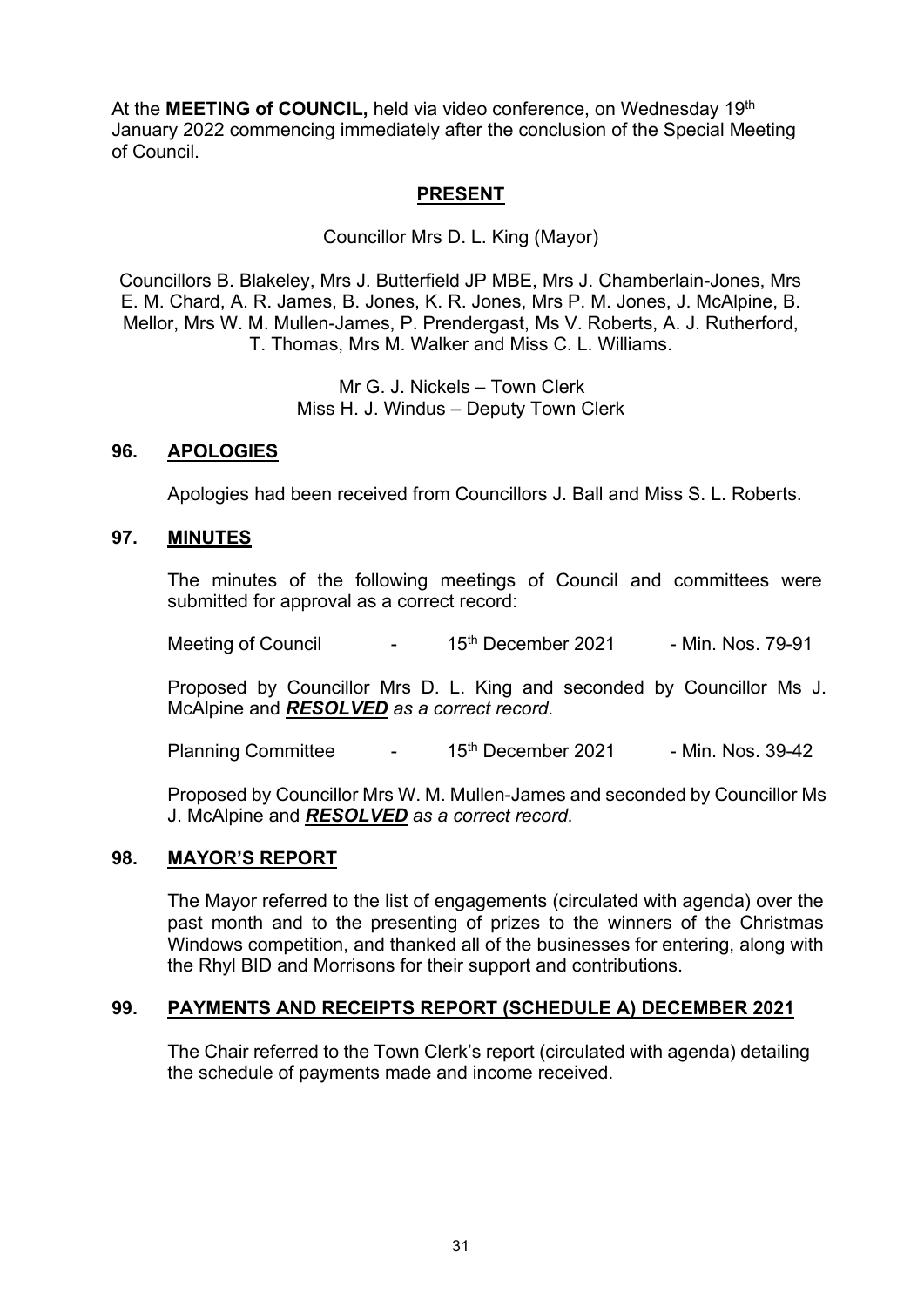| Voucher | Supplier name                         | Amount    | Description of Goods & Services                       |
|---------|---------------------------------------|-----------|-------------------------------------------------------|
| No.     |                                       |           |                                                       |
| 1283    | BТ                                    | 246.24    | Phone & Broadband services                            |
| 1284    | <b>HSBC</b>                           | 6.50      | Bank charges 17/10 to 16/11 2021                      |
| 1167    | Citizens Advice Bureau                | 2,000.00  | Energy Efficiency Officer - payment<br>3 of 4 2021/22 |
| 1298    | <b>HSBC</b>                           | 32.00     | RTC card annual fee                                   |
| 1140    | Denbighshire CC                       | 736.00    | NNDR Wellington Rd Civic Offices -<br>payment 9 of 10 |
| 1168    | <b>Benefits Advice Shop</b>           | 916.66    | Appeals Officer payment 9 of 12<br>2021/22            |
| 1286    | Gunsmoke<br>Communications            | 1,440.00  | Management fee for Nov 2021                           |
| 1287    | <b>HMRC</b>                           | 2,794.89  | PAYE deductions for Nov 2021                          |
| 1288    | Flintshire CC (Clwyd<br>Pension Fund) | 4,294.23  | Pension deductions for Nov 2021                       |
| 1289    | <b>Staff Salaries</b>                 | 7,363.17  | Staff salaries for Dec 2021                           |
| 1297    | BТ                                    | 219.22    | Regular charges                                       |
|         | <b>Total payments</b>                 | 20,048.91 |                                                       |

| Category                                        | <b>Description</b>                | Amount     |
|-------------------------------------------------|-----------------------------------|------------|
| Santander                                       | Interest on 31 Day Notice Account | 22.81      |
| <b>HSBC</b>                                     | Interest on 7 Day Deposit         | 0.61       |
| <b>HSBC</b>                                     | Interest on 7 Day Deposit         | 0.61       |
| <b>HSBC</b>                                     | Interest on 7 Day Deposit         | 0.61       |
| <b>HSBC</b>                                     | Interest on 7 Day Deposit         | 0.61       |
| <b>HSBC</b>                                     | Interest on 7 Day Deposit         | 0.61       |
| <b>HSBC</b>                                     | Interest on Money Maker Account   | 1.95       |
| Denbighshire<br>CC                              | Precept – tranche 3 of 3          | 184,537.00 |
| Mayor's Charity<br>Collections in December 2021 |                                   | 270.40     |
|                                                 | <b>Total income</b>               | 184,835.21 |

*RESOLVED that the report was approved.*

# **100. AUTHORISATION OF PAYMENTS/ADDITIONS TO APPROVED SUPPLIERS LIST (SCHEDULE B)**

Further to minute no.143 of the meeting of council held on 15<sup>th</sup> March 2017 and in accordance with the council's adopted financial regulations, the Town Clerk submitted schedule B (a list of non-regular payments to be released over the coming month) and details of one additional supplier to be added to the suppliers list after members' approval.

*RESOLVED that the following was approved for payment and would be signed by two councillors in due course.*

*Schedule B payments for approval (7th December 2021 – 12th January 2022)*

| No. | Voucher Supplier name           | Amount | Description of Goods & Services |
|-----|---------------------------------|--------|---------------------------------|
|     | <b>1301</b>   Canda Copying Ltd |        | 273.11   Copying charges        |
|     | 1302   Canda Copying Ltd        |        | 259.32   Copier Rental          |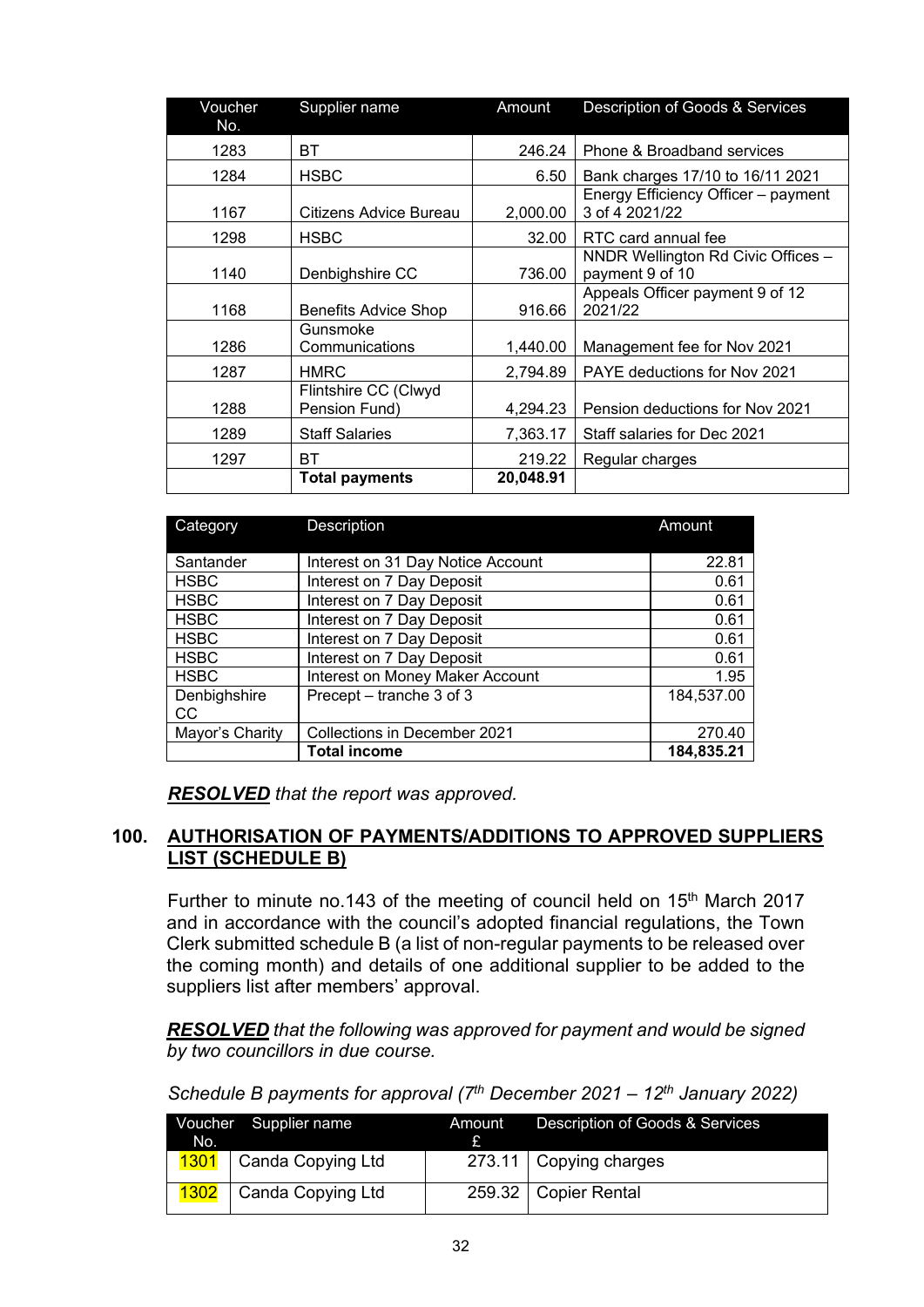| Voucher<br>Supplier name<br>No. |                                  | Amount<br>£ | Description of Goods & Services                    |
|---------------------------------|----------------------------------|-------------|----------------------------------------------------|
| 1303                            | Lawnscience                      | 40.00       | Autumn Treatment at Remembrance<br>Gardens         |
| 1305                            | Post Office                      | 99.00       | <b>Stamps</b>                                      |
| 1306                            | Denbigh Town Council             | 40.00       | 2 x Tickets for Cabaret Event 22 Jan<br>2022       |
| 1307                            | Wilko                            | 4.50        | Frame                                              |
| 1308                            | Wilko                            | 19.00       | <b>Frames</b>                                      |
| 1313                            | Denbighshire CC                  | 1.00        | Rental Charge for Tir Morfa Bus<br><b>Shelter</b>  |
| 1314                            | Denbighshire CC                  | 13.50       | Rental Charge for Remembrance<br>Gardens           |
| 1315                            | <b>Rhyl BID</b>                  | 251.64      | BID Invoice 01/04/21 to 01/03/22                   |
| 1316                            | Rhyl BID                         | 23.36       | BID Invoice 01/03/21 to 31/03/21                   |
| 1317                            | <b>Town Square Spaces</b><br>Ltd | 96.00       | Event Space at Costigans 11 Dec<br>2021 Xmas Event |
| 1318                            | St. John Ambulance<br>Cymru      | 90.00       | <b>Medical Cover for September Event</b>           |
| 1319                            | <b>Sioned Graham</b><br>Cameron  | 601.42      | <b>Translation Services</b>                        |
| 1320                            | Sioned Graham<br>Cameron         | 43.79       | <b>Translation Services - Rhyl Reads</b>           |
| 1321                            | Cllr D. L. King                  | 130.65      | Mayoral Expenses - Dec 2021                        |
| 1322                            | Denbighshire CC                  | 349.27      | Christmas Tree Installation &<br>Removal           |
| 1323                            | <b>HSBC</b>                      | 100.00      | Petty Cash - Top Up                                |
|                                 | <b>Total payments</b>            | £2,435.56   |                                                    |

**Emergency & Card Payments:** There were three emergency payments made during the period – vouchers  $1301$ ,  $1302$  and  $1303$  and four payments were made using the town council card **1305**, **1306**, **1307** and **1308**.

*RESOLVED that the schedule was approved for payment, and would be signed by two councillors in due course.*

*FURTHER RESOLVED that Standing Orders be suspended to enable the Town Clerk to respond as a matter of urgency.*

## **101. HONORARY FREEMAN / FREEWOMAN REPORT**

Further to the Special Meeting of Council held immediately prior to this meeting, the Mayor formally announced that Mrs Jean Frost MBE would be made Honorary Freewoman of Rhyl for her 54 years of voluntary work at the R.N.L.I, and that she would be presenting her with a crest and certificate at her home.

## **102. PROPOSED BEACH RAKE: DENBIGHSHIRE COUNTY COUNCIL**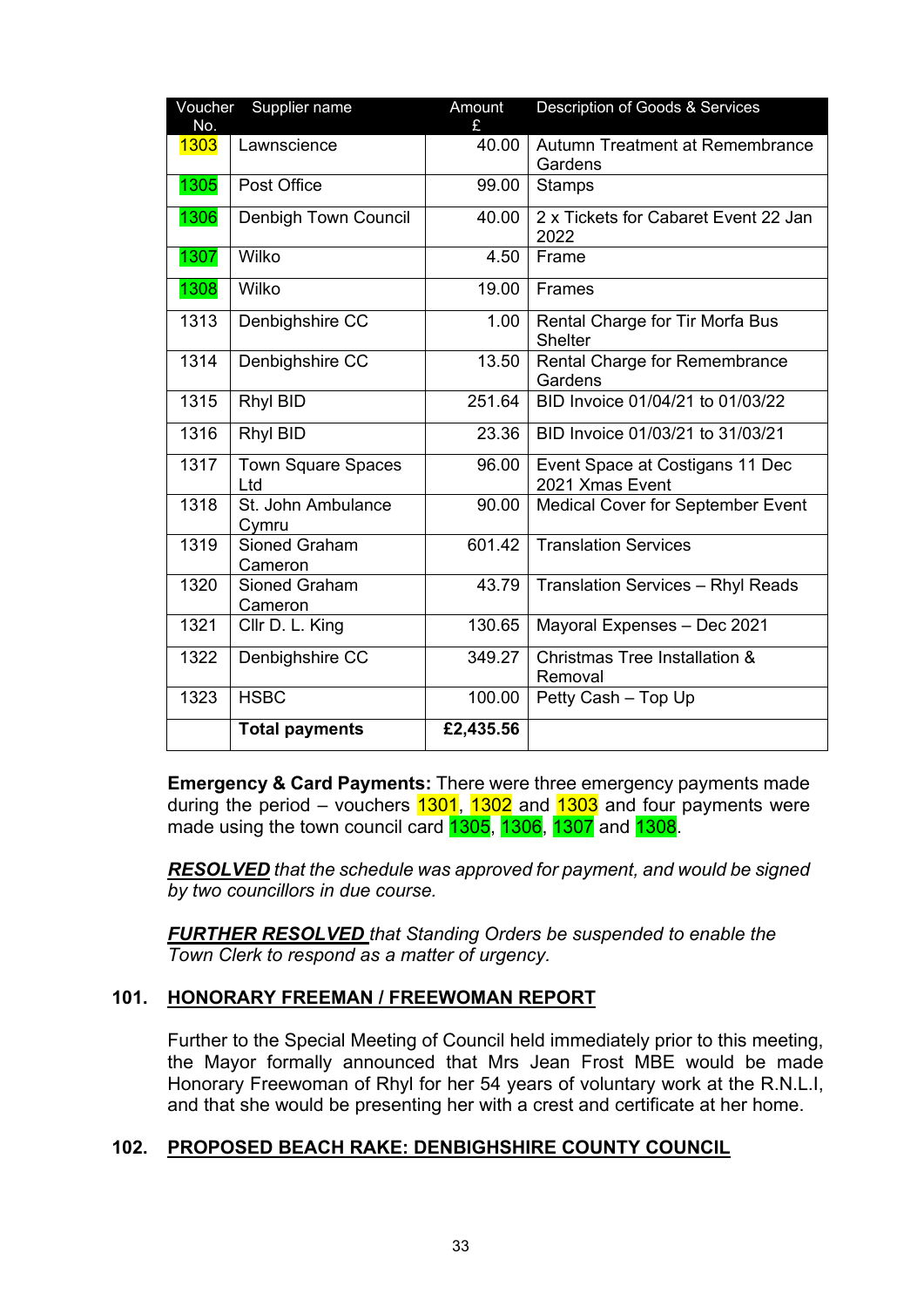Further to minute no.83 of the meeting held on 15<sup>th</sup> December 2021, the Town Clerk reported receipt of additional information (circulated with agenda) from Mr Andy Clark in response to the questions put to him by the town council.

The Town Clerk suggested that, having looked into it further, there was little benefit in paying the town council's contribution in instalments, so members should consider the one-off payment of £13,000.

After some discussion, it was put to the vote and *RESOLVED to proceed with the £13,000 contribution and to pay it in one full payment.*

# **103. APPOINTMENT OF ADDITIONAL COMMUNITY SCHOOL GOVERNOR – CHRIST THE WORD**

The Mayor advised of Councillor Mrs J. Butterfield MBE's resignation as the town council's appointed Additional Community School Governor and asked for nominations to appoint a replacement.

*RESOLVED that Councillor Ms J. McAlpine was appointed.*

## **104. CONSULTATION: DENBIGHSHIRE COUNTY COUNCIL – 2022 WILD FLOWER MEADOW PROJECT**

The Mayor reported receipt of the above (circulated with agenda) for members' consideration.

Members expressed mixed views on wild flower meadows and felt that a presentation by Denbighshire County Council would be useful.

*RESOLVED that the item was deferred until a presentation could be arranged.*

#### **105. CONSULTATION: DENBIGHSHIRE COUNTY COUNCIL – STREET NAMING**

The Mayor reported receipt of the above (circulated with agenda) for members' consideration.

*RESOLVED that the proposed street names were approved.*

## **106. CONSULTATION: DENBIGHSHIRE COUNTY COUNCIL – CENTRAL RHYL COASTAL DEFENCE SCHEME**

The Mayor reported receipt of the above (circulated with agenda) for member's consideration.

*RESOLVED that scheme was approved.*

## **107. EXCLUSION OF PRESS AND PUBLIC**

*RESOLVED that the Press and Public be excluded from the Meeting for consideration of the following items of business in accordance with Section 1(2) of the Public Bodies (Admission to Meetings) Act, 1960, on the grounds of confidentiality.*